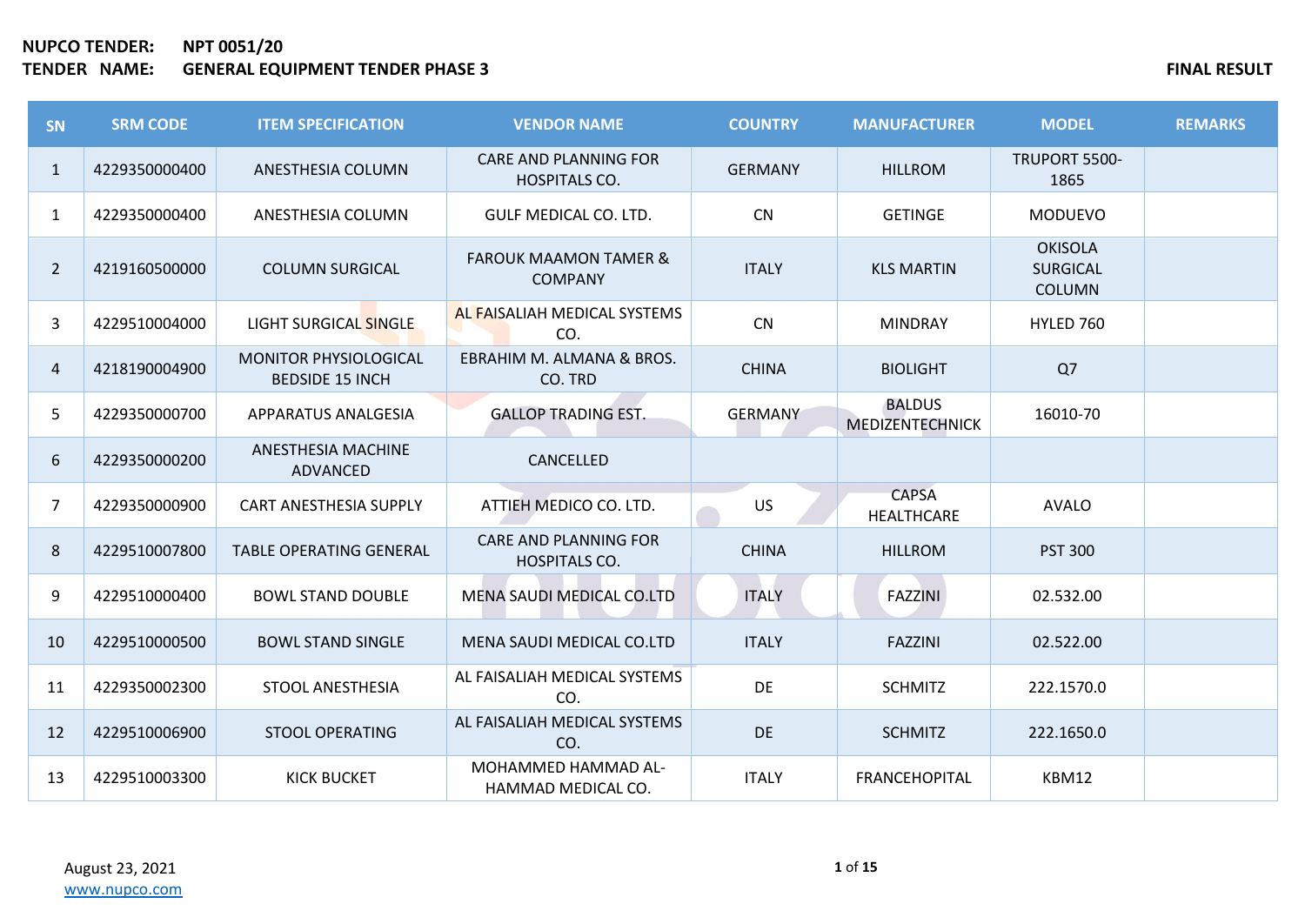| <b>SN</b> | <b>SRM CODE</b> | <b>ITEM SPECIFICATION</b>                          | <b>VENDOR NAME</b>                                | <b>COUNTRY</b>        | <b>MANUFACTURER</b>                      | <b>MODEL</b>      | <b>REMARKS</b>                              |
|-----------|-----------------|----------------------------------------------------|---------------------------------------------------|-----------------------|------------------------------------------|-------------------|---------------------------------------------|
| 14        | 4229510007200   | <b>TABLE INSTRUMENT-LARGE</b>                      | AL KHATEEB UNITED TRADING                         | <b>FRANCE</b>         | <b>VILLARD</b>                           | 312.19            |                                             |
| 15        | 4229510000800   | <b>CABINET WARMING-</b><br><b>SOLUTIONS</b>        | CANCELLED                                         |                       |                                          |                   |                                             |
| 16        | 4218190003000   | LARYNGOSCOPE-ADULT                                 | MENA SAUDI MEDICAL CO.LTD                         | <b>GERMANY</b>        | <b>RIESTER</b>                           | 12261             |                                             |
| 17        | 4218190003100   | LARYNGOSCOPE ADULT<br><b>PEDIATRIC</b>             | MENA SAUDI MEDICAL CO.LTD                         | <b>GERMANY</b>        | <b>RIESTER</b>                           | 12261             |                                             |
| 18        | 4214000002300   | <b>CYLINDER O2 SIZE E WITH</b><br><b>REGULATOR</b> | AL-JEEL MEDICAL & TRADING<br>CO. LTD              | <b>USA</b>            | <b>MEDSOURCE</b>                         | MS-MED-ET         |                                             |
| 19        | 4214000007000   | <b>STOOL FOOT 1 STEP</b>                           | <b>MOHAMMED HAMMAD AL-</b><br>HAMMAD MEDICAL CO.  | <b>KSA</b>            | <b>QIMAT AL HADARA</b><br><b>FACTORY</b> | <b>QHF515</b>     |                                             |
| 20        | 4214000004100   | LIGHT EXAM CEILING<br><b>MOUNTED</b>               | CANCELLED                                         |                       |                                          |                   |                                             |
| 21        | 4219180003300   | WHEELCHAIR-BARIATRIC                               | ALSHOUMOUKH TRADING FOR<br><b>TECHNICAL &amp;</b> | <b>UNITED KINGDOM</b> | <b>BRISTOL MAID</b>                      | 5X-0100-061-000/K |                                             |
| 22        | 4214000009200   | <b>WHEELCHAIR PEDIATRIC</b>                        | CANCELLED                                         |                       |                                          |                   |                                             |
| 23        | 4229351800000   | <b>SUCTION PUMP ELECTRIC</b><br><b>MOBILE</b>      | CANCELLED                                         |                       |                                          |                   |                                             |
| 24        | 4214000006300   | <b>SPHYGMOMANOMETER</b><br><b>ANEROID MOBILE</b>   | AL-JEEL MEDICAL & TRADING<br>CO. LTD              | <b>USA</b>            | <b>MEDSOURCE</b>                         | MS-MED30          |                                             |
| 25        | 4214000002600   | DOPPLER FETAL HEART<br>HANDHELD                    | MENA SAUDI MEDICAL CO.LTD                         | <b>CHINA</b>          | <b>EDAN</b>                              | SD <sub>3</sub>   | <b>INCLUDE ALL</b><br><b>PROBES</b>         |
| 26        | 4214000000500   | <b>CARDIOTOCOGRAPHY UNIT</b>                       | AL FAISALIAH MEDICAL SYSTEMS<br>CO.               | DE                    | <b>PHILIPS</b>                           | <b>FM30</b>       | <b>INCLUDED ALL</b><br><b>OPTIONS PRICE</b> |
| 26        | 4214000000500   | <b>CARDIOTOCOGRAPHY UNIT</b>                       | AL KHATEEB UNITED TRADING                         | <b>UNITED KINGDOM</b> | <b>HUNTLEIGH</b>                         | TEAM3I            | <b>INCLUDED ALL</b><br><b>OPTIONS PRICE</b> |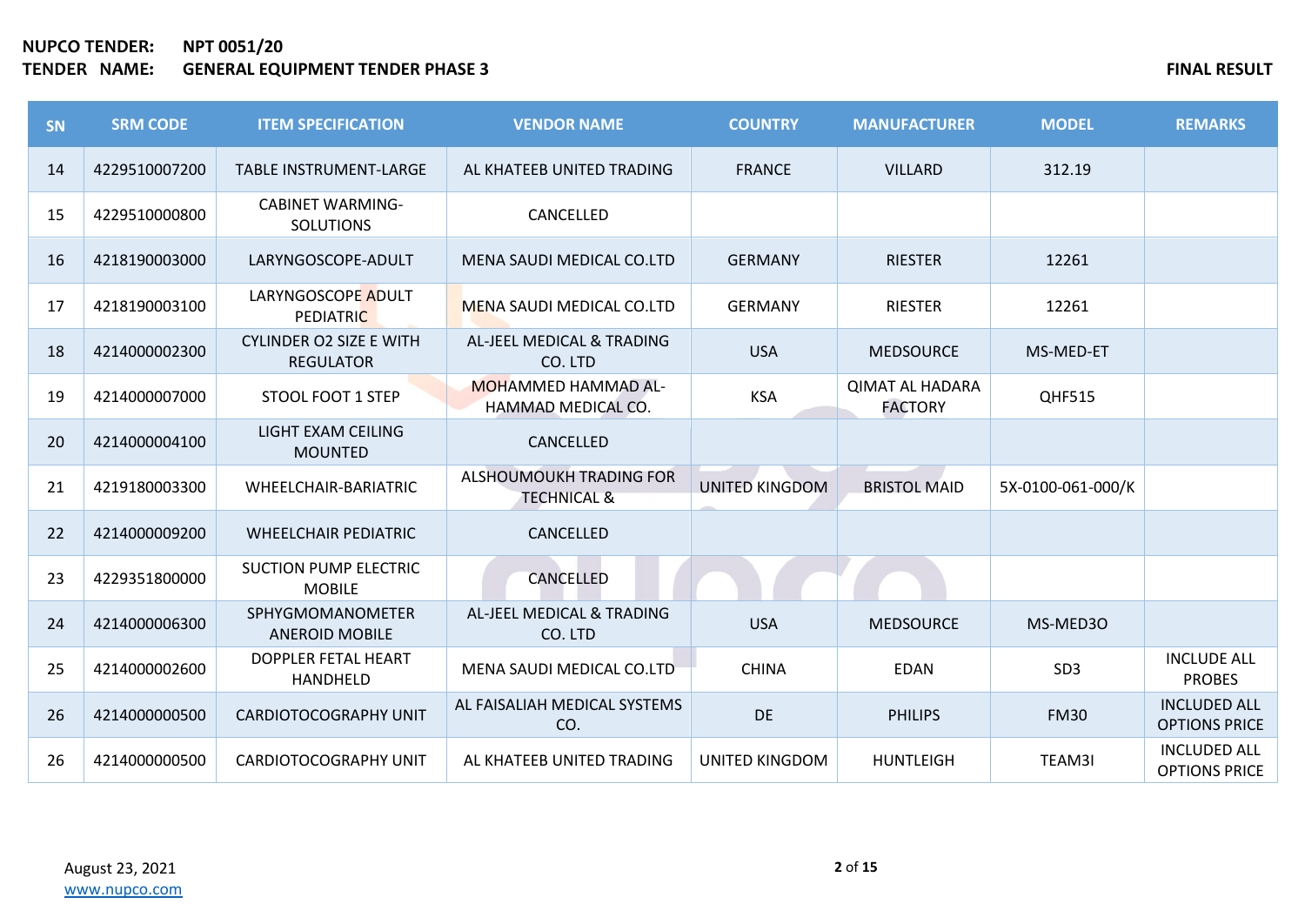| SN | <b>SRM CODE</b> | <b>ITEM SPECIFICATION</b>                    | <b>VENDOR NAME</b>                                | <b>COUNTRY</b>         | <b>MANUFACTURER</b>                 | <b>MODEL</b>       | <b>REMARKS</b> |
|----|-----------------|----------------------------------------------|---------------------------------------------------|------------------------|-------------------------------------|--------------------|----------------|
| 27 | 4219180000800   | <b>BED LABOUR AND DELIVERY</b>               | EBRAHIM M. ALMANA & BROS.<br>CO. TRD              | <b>POLAND</b>          | <b>FAMED ŻYWIEC</b>                 | FREYA (LM-03)      |                |
| 28 | 4219180003700   | <b>STRETCHER RECOVERY</b>                    | ATTIEH MEDICO CO. LTD.                            | <b>CN</b>              | <b>SAIKANG MEDICAL</b>              | SKB041-3           |                |
| 29 | 4220180055400   | <b>X-RAY DIGITAL DUAL</b><br><b>DETECTOR</b> | CANCELLED                                         |                        |                                     |                    |                |
| 30 | 4220170000300   | ULTRASOUND 4D GENERAL<br><b>PORTABLE</b>     | CANCELLED                                         |                        |                                     |                    |                |
| 31 | 4220170000400   | ULTRASOUND 4D OBGYN<br><b>STATION</b>        | CANCELLED                                         |                        |                                     |                    |                |
| 32 | 4214000057300   | TABLE EXAM ORTHOPEDIC                        | ATTIEH MEDICO CO. LTD.                            | US                     | <b>RITTER - MIDMARK</b>             | 204                |                |
| 33 | 4214000057200   | <b>TABLE EXAM GYNECOLOGY</b>                 | CANCELLED                                         |                        |                                     |                    |                |
| 34 | 4214000013700   | TABLE EXAM PEDIATRIC                         | CANCELLED                                         |                        |                                     |                    |                |
| 35 | 4218190001900   | <b>EEG UNIT</b>                              | ATTIEH MEDICO CO. LTD.                            | $\mathsf{I}\mathsf{T}$ | MICROMED S.P.A.                     | <b>BRAIN QUICK</b> |                |
| 36 | 4227160200300   | SPIROMETER DESKTOP                           | VISION PROTECTA CO,LTD                            | <b>ITALY</b>           | COSMED                              | PONY FX            |                |
| 36 | 4227160200300   | SPIROMETER DESKTOP                           | <b>MEDICAL SUPPLIES &amp; SERVICES</b><br>CO. LTD | <b>GERMANY</b>         | <b>VYAIRE-</b><br><b>CAREFUSION</b> | <b>MICROLAB</b>    |                |
| 37 | 4220185600000   | <b>HOLTER ECG</b>                            | AL FAISALIAH MEDICAL SYSTEMS<br>CO.               | <b>US</b>              | <b>PHILIPS</b>                      | <b>DIGITRAK</b>    |                |
| 38 | 4215243400100   | AMALGAMATOR                                  | CIGALAH PHARMA WAREHOUSE                          | <b>AUSTRALIA</b>       | <b>DENTSPLY</b>                     | <b>PROMIX II</b>   |                |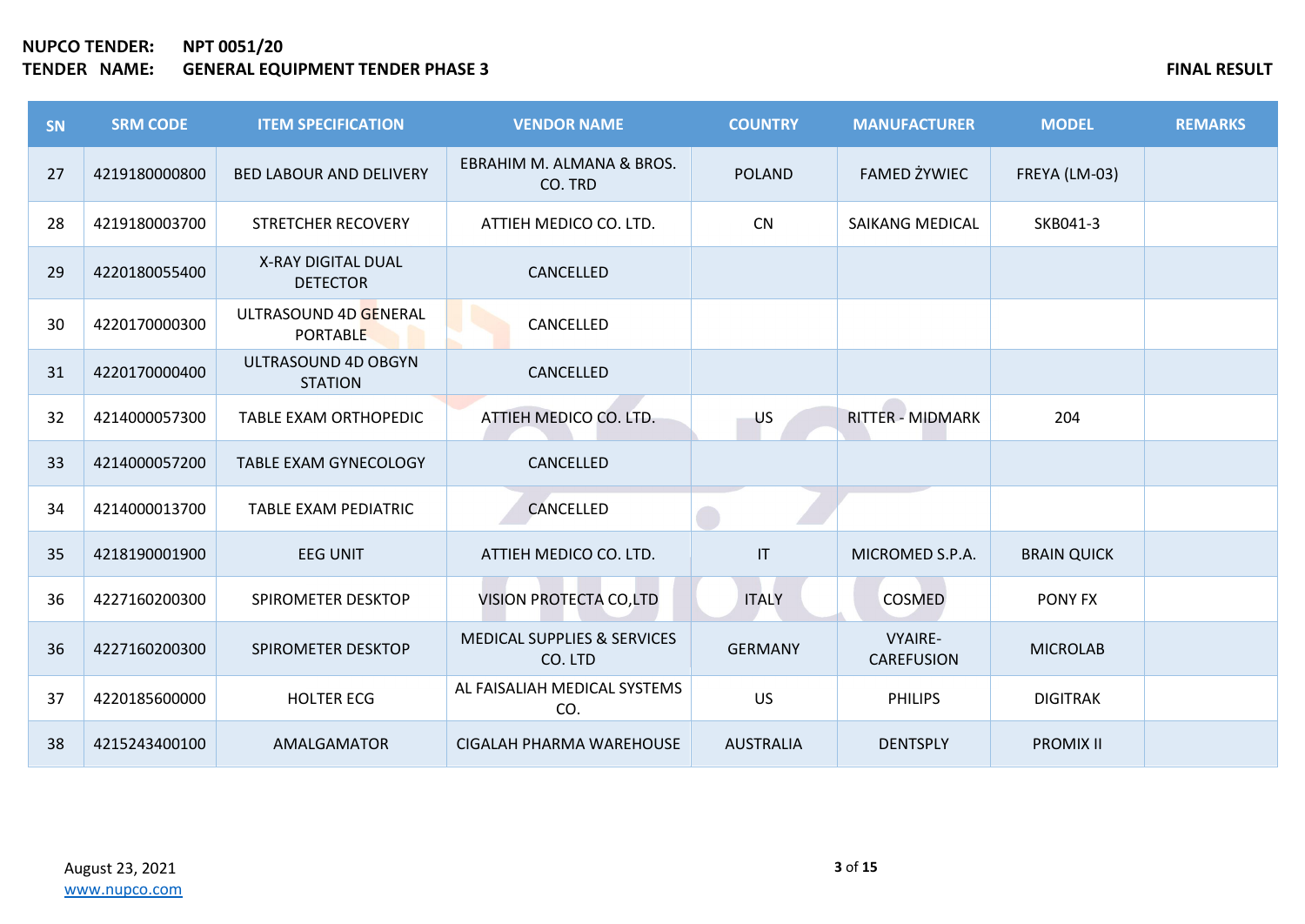| SN | <b>SRM CODE</b> | <b>ITEM SPECIFICATION</b>                          | <b>VENDOR NAME</b>                  | <b>COUNTRY</b>         | <b>MANUFACTURER</b>                | <b>MODEL</b>                                                           | <b>REMARKS</b> |
|----|-----------------|----------------------------------------------------|-------------------------------------|------------------------|------------------------------------|------------------------------------------------------------------------|----------------|
| 39 | 4215160005000   | <b>INSTRUMENT SET FOR FILLING</b><br>AND DENTAL TX | CIGALAH PHARMA WAREHOUSE            | <b>ITALY</b>           | CORICAMA                           | <b>INSTRUMENT SET</b><br>FOR FILLING AND<br><b>DENTAL</b><br>TREATMENT |                |
| 40 | 4215169100100   | <b>LOCATOR APEX</b>                                | NO QUOTE                            |                        |                                    |                                                                        |                |
| 41 | 4215201200500   | DIGITAL SENSOR PERIAPICAL<br>RADIO-STANDARD        | MASAR MEDICAL CO.                   | <b>JAPAN</b>           | <b>NEWTOM</b>                      | <b>NEWTOM X-VS SIZE</b><br>$\overline{2}$                              |                |
| 42 | 4215150100300   | LIGHT CURING LED CORDLESS                          | CIGALAH PHARMA WAREHOUSE            | <b>ITALY</b>           | <b>MECTRON</b>                     | <b>STARLIGHT PRO</b>                                                   |                |
| 43 | 4229520201300   | MODULAR SURGICAL W/<br><b>ELECTRIC SAW</b>         | AL FAISALIAH MEDICAL SYSTEMS<br>CO. | <b>US</b>              | <b>STRYKER</b>                     | 54-00052000                                                            |                |
| 44 | 4215163600500   | ULTRASONIC DENTAL SCALER                           | CANCELLED                           |                        |                                    |                                                                        |                |
| 45 | 4221000040500   | <b>CLEANER ULTRASONIC</b>                          | CANCELLED                           |                        |                                    |                                                                        |                |
| 46 | 4111600473000   | DIGITAL PULP VITALITY TESTER                       | NO QUOTE                            |                        |                                    |                                                                        |                |
| 47 | 4227250009300   | SEDATION KIT NITROUS OXIDE                         | <b>GALLOP TRADING EST.</b>          | <b>GERMANY</b>         | <b>BALDUS</b><br>MEDIZENTECHNICK   | 16010-70                                                               |                |
| 48 | 4215200800300   | X-RAY DENTAL DIGITAL WALL<br><b>MOUNT</b>          | CANCELLED                           |                        |                                    |                                                                        |                |
| 49 | 4215200800500   | X-RAY PANORAMIC WITH<br><b>CEPHALOMETRIC 3D</b>    | CANCELLED                           |                        |                                    |                                                                        |                |
| 50 | 4110151800000   | PHARMACEUTICAL BLENDER                             | NO QUOTE                            |                        |                                    |                                                                        |                |
| 51 | 4110301101200   | FREEZER ULTRA LOW -30 500<br><b>LITERS</b>         | ATTIEH MEDICO CO. LTD.              | $\mathsf{I}\mathsf{T}$ | <b>DESMON</b><br><b>SCIENTIFIC</b> | DS-GB7B/I-30-O                                                         |                |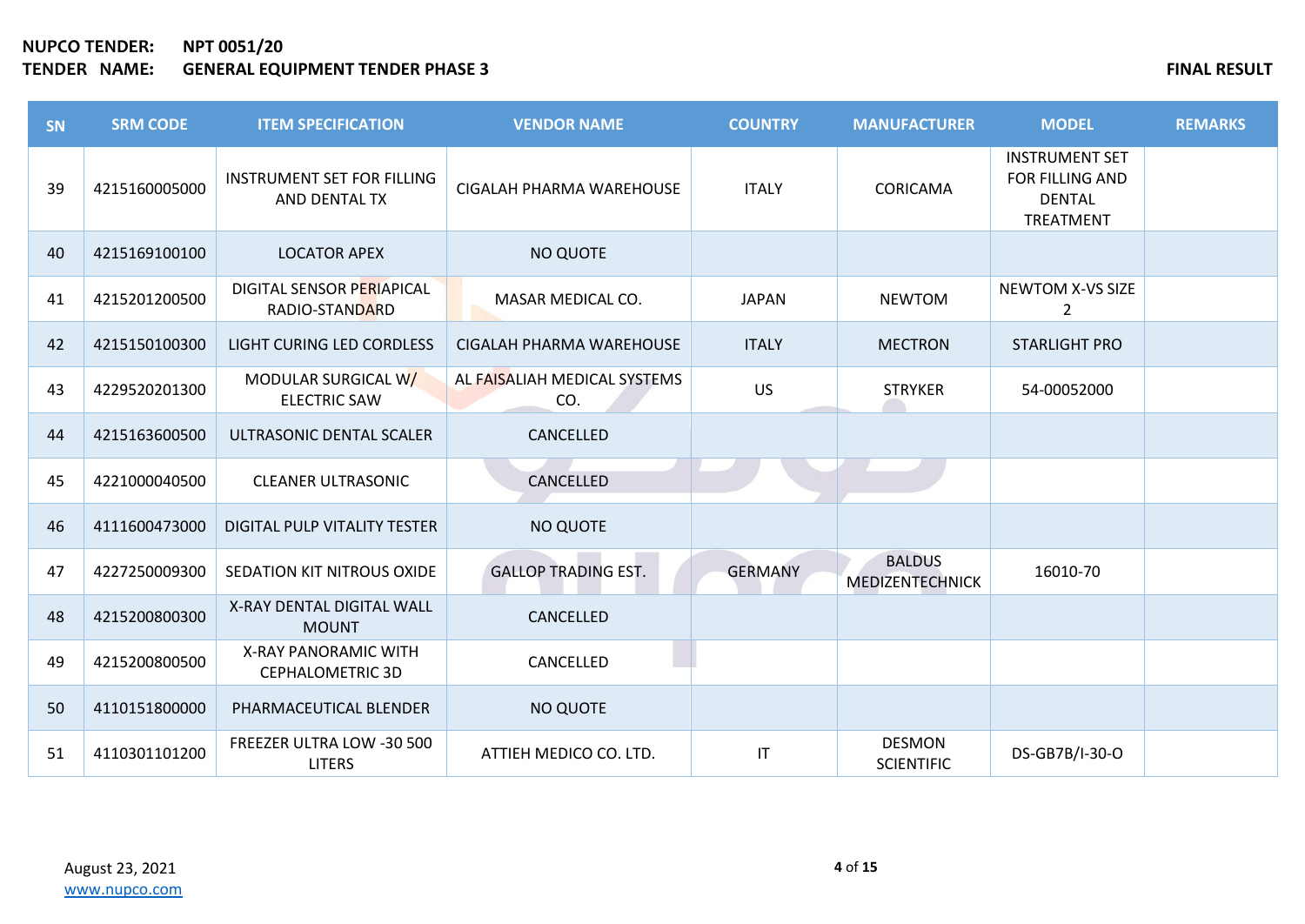| <b>SN</b> | <b>SRM CODE</b> | <b>ITEM SPECIFICATION</b>                        | <b>VENDOR NAME</b>      | <b>COUNTRY</b> | <b>MANUFACTURER</b> | <b>MODEL</b>          | <b>REMARKS</b> |
|-----------|-----------------|--------------------------------------------------|-------------------------|----------------|---------------------|-----------------------|----------------|
| 52        | 4110301100900   | <b>REFRIGERATOR PHARMACY</b><br>700L             | VISION PROTECTA CO, LTD | <b>ITALY</b>   | <b>TEKNALAB</b>     | PM 7100 NFP SLIM      |                |
| 53        | 4115000007000   | <b>CART UTILITY</b>                              | GULF MEDICAL CO. LTD.   | <b>US</b>      | <b>METRO</b>        | 1824FS-H3S-5M-<br>5MB |                |
| 54        | 4219190400200   | SAFE NARCOTIC LARGE                              | CANCELLED               |                |                     |                       |                |
| 55        | 4110302200000   | <b>VACCINE COLD STORAGE BOX</b>                  | CANCELLED               |                |                     |                       |                |
| 56        | 4111223200500   | REFRIGERATOR PHARMACY<br><b>VACCINE</b>          | VISION PROTECTA CO, LTD | <b>ITALY</b>   | <b>TEKNALAB</b>     | <b>LB 5020 NFP</b>    |                |
| 57        | 4115000033400   | <b>TUBE TEST HOLDER</b>                          | NO QUOTE                |                |                     |                       |                |
| 58        | 4214000014600   | <b>CHAIR LAB</b>                                 | CANCELLED               |                |                     |                       |                |
| 59        | 4214000011900   | <b>METER PH</b>                                  | <b>NO QUOTE</b>         |                |                     |                       |                |
| 60        | 4115000024400   | PIPETTOR ADJUSTABLE                              | CANCELLED               |                |                     |                       |                |
| 61        | 4111222000500   | REFRIGERATOR LABORATORY<br>2-8C, 25CU FT         | VISION PROTECTA CO, LTD | <b>ITALY</b>   | <b>TEKNALAB</b>     | <b>PM 5020 NFP</b>    |                |
| 62        | 4112280400600   | RACK TEST TUBE 12 MM<br><b>DIAMETER 36 HOLE</b>  | NO QUOTE                |                |                     |                       |                |
| 63        | 4112280400800   | RACK TEST TUBE 16 MM<br><b>DIAMETER 12 HOLE</b>  | NO QUOTE                |                |                     |                       |                |
| 64        | 4112280400900   | RACK TEST TUBE 16 MM<br><b>DIAMETER 24 HOLE</b>  | <b>NO QUOTE</b>         |                |                     |                       |                |
| 65        | 4115000015000   | <b>HOLDER SLIDE CAPACITY 20</b><br><b>SLIDES</b> | <b>NO QUOTE</b>         |                |                     |                       |                |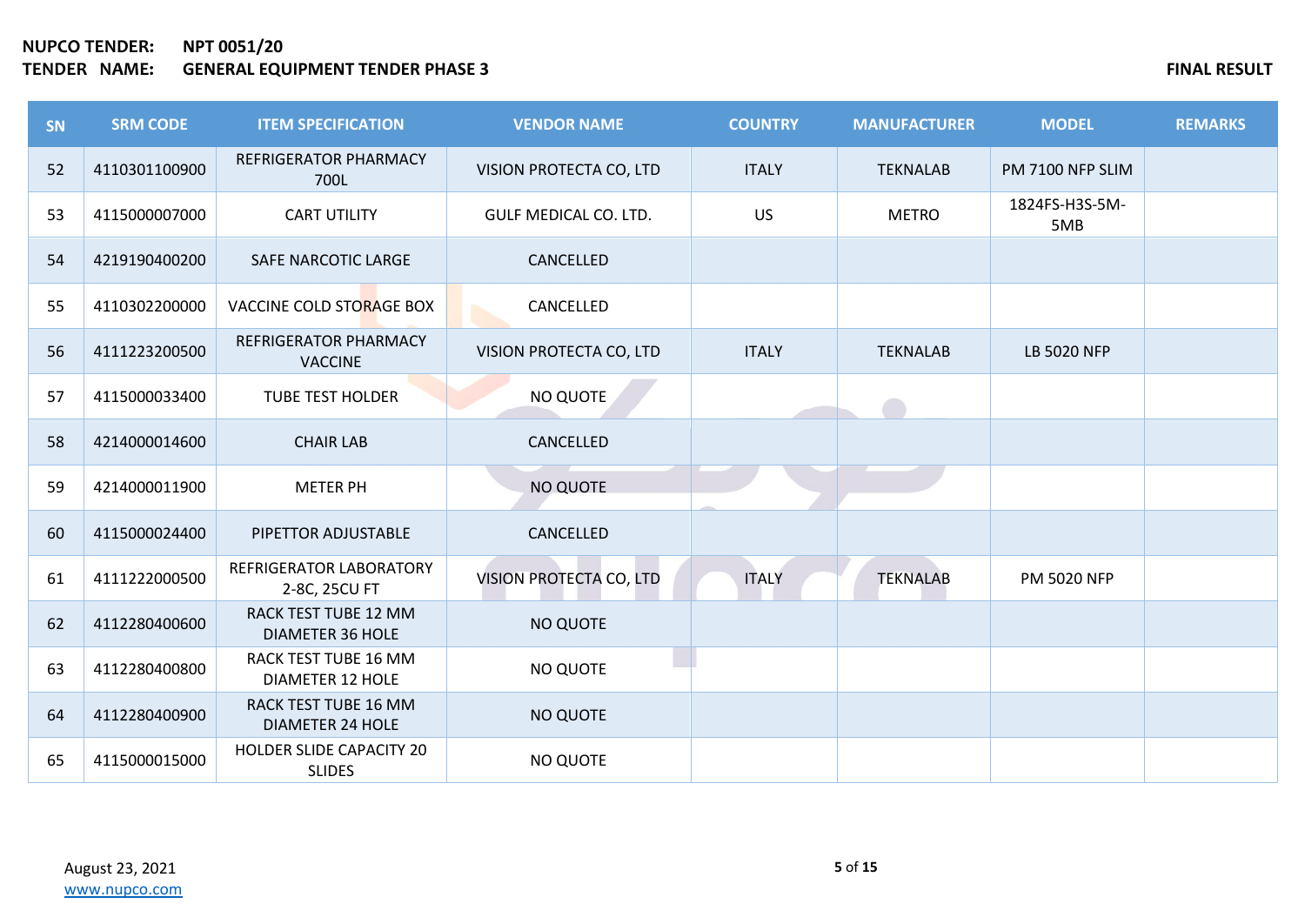| <b>SN</b> | <b>SRM CODE</b> | <b>ITEM SPECIFICATION</b>                                 | <b>VENDOR NAME</b>                                 | <b>COUNTRY</b> | <b>MANUFACTURER</b>                    | <b>MODEL</b>                                     | <b>REMARKS</b> |
|-----------|-----------------|-----------------------------------------------------------|----------------------------------------------------|----------------|----------------------------------------|--------------------------------------------------|----------------|
| 66        | 4115000030600   | <b>STOP WATCH</b>                                         | NO QUOTE                                           |                |                                        |                                                  |                |
| 67        | 4115000032800   | <b>TOURNIQUET LARGE</b>                                   | CANCELLED                                          |                |                                        |                                                  |                |
| 68        | 4115000033000   | <b>TOURNIQUET SMALL</b>                                   | NO QUOTE                                           |                |                                        |                                                  |                |
| 69        | 4115000003900   | <b>BAG HOLDER BIOHAZARD</b>                               | NO QUOTE                                           |                |                                        |                                                  |                |
| 70        | 4115000026600   | <b>RACK PIPETTOR</b>                                      | ABDULLA FOUAD FOR MEDICAL<br><b>SUPPLIES</b>       | DE             | <b>EPPENDORF</b>                       | 3123000047-1&<br>3123000055-2 &<br>3123000063-3& |                |
| 71        | 4115000009800   | <b>CONTAINER SPECIMEN</b><br><b>TRANSPORT</b>             | <b>NO QUOTE</b>                                    |                |                                        |                                                  |                |
| 72        | 4115000001000   | ANALYZER AUTO CHEM SEMI-<br><b>LIQ AGENTS TABL</b>        | CANCELLED                                          |                |                                        |                                                  |                |
| 73        | 4217000001200   | <b>GLUCOMETER</b>                                         | <b>FAROUK MAAMON TAMER &amp;</b><br><b>COMPANY</b> | <b>USA</b>     | <b>ROCHE DIABETES</b><br>CARE          | ACCU-CHEK<br><b>INSTANT METER</b><br>MG/DL KIT   |                |
| 74        | 4115000000700   | <b>ANALYZER AUTOMATED</b><br><b>BLOOD GAS PH</b>          | <b>FAROUK MAAMON TAMER &amp;</b><br><b>COMPANY</b> | SWITZERLAND    | <b>ROCHE</b><br><b>DIAGNOSTICS</b>     | COBAS B 123                                      |                |
| 74        | 4115000000700   | <b>ANALYZER AUTOMATED</b><br><b>BLOOD GAS PH</b>          | ABDULLA FOUAD FOR MEDICAL<br><b>SUPPLIES</b>       | <b>US</b>      | <b>INSTRUMENT</b><br><b>LABORATORY</b> | <b>GEM PREMIER</b><br>4000                       |                |
| 75        | 4218190009600   | <b>WARMER INFANT WITH</b><br><b>BASSINET</b>              | CANCELLED                                          |                |                                        |                                                  |                |
| 76        | 4218190002800   | <b>INCUBATORS INFANT</b><br><b>TRANSPORT W/VENTILATOR</b> | CANCELLED                                          |                |                                        |                                                  |                |
| 77        | 4218190011500   | <b>RESUSCITATOR INFANT</b>                                | CANCELLED                                          |                |                                        |                                                  |                |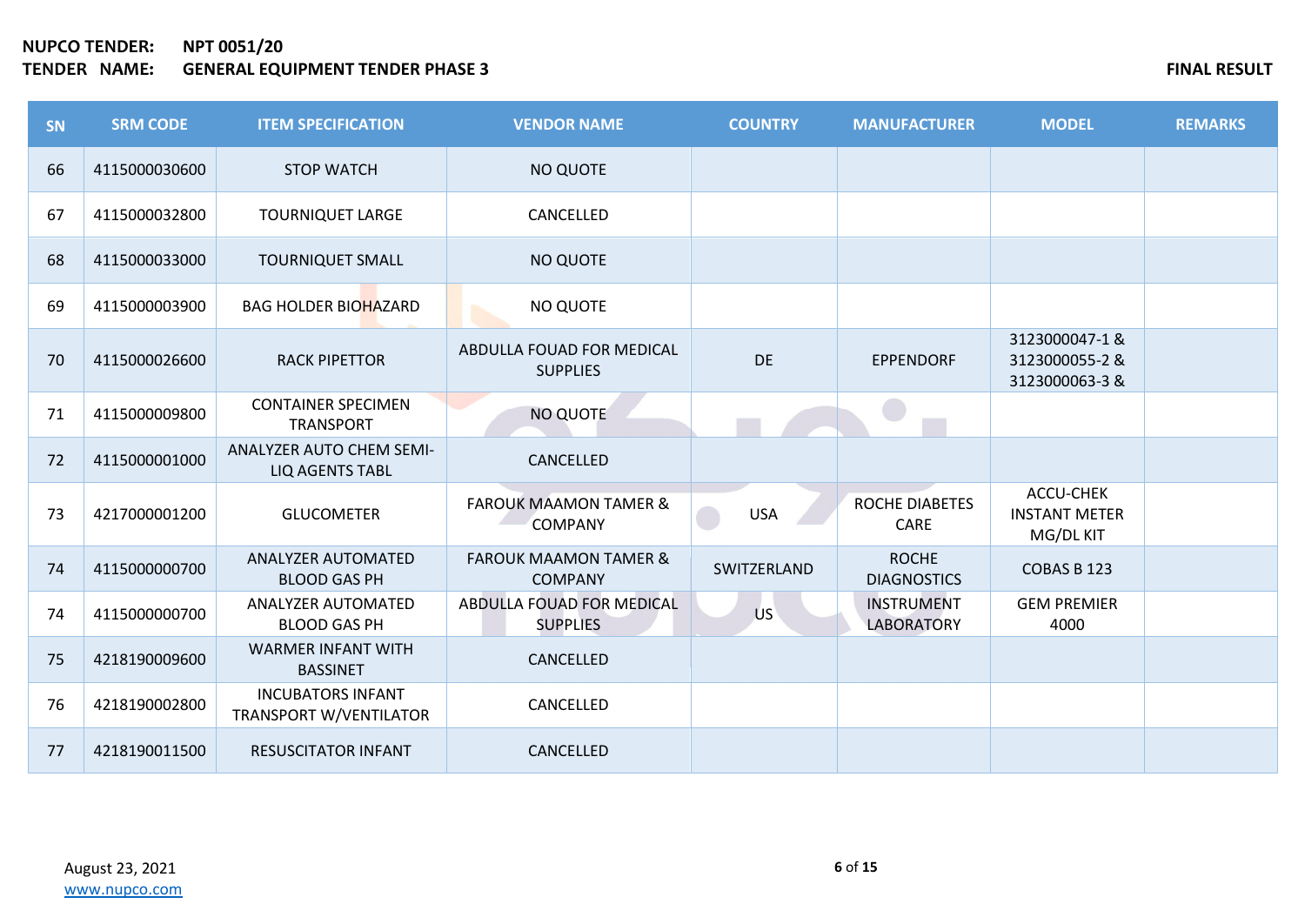| <b>SN</b> | <b>SRM CODE</b> | <b>ITEM SPECIFICATION</b>                                                      | <b>VENDOR NAME</b>                                 | <b>COUNTRY</b>        | <b>MANUFACTURER</b>  | <b>MODEL</b>            | <b>REMARKS</b> |
|-----------|-----------------|--------------------------------------------------------------------------------|----------------------------------------------------|-----------------------|----------------------|-------------------------|----------------|
| 78        | 4218190007400   | <b>RESUSCITATOR KIT NEONATE</b>                                                | CANCELLED                                          |                       |                      |                         |                |
| 79        | 4229351700000   | <b>ASPIRATOR, UTERINE</b>                                                      | DAR AL NAJAT MEDICAL<br><b>TECHNOLOGY</b>          | <b>ITALY</b>          | <b>FAZZINI</b>       | $F-60 - P/N$ : $F-60/F$ |                |
| 80        | 4214000006900   | <b>STOOL EXAMINATION</b>                                                       | CANCELLED                                          |                       |                      |                         |                |
| 81        | 4219180000500   | <b>BED INTENSIVE CARE</b>                                                      | ABDULREHMAN ALGOSAIBI<br>G.T.C                     | <b>CZECH REPUBLIC</b> | <b>HILL-ROM</b>      | <b>PROGRESSA</b>        |                |
| 82        | 4218190014700   | MONITOR BEDSIDE CENTRAL<br>08 BEDS ADULT AND<br><b>PEDIATRIC</b>               | <b>FAROUK MAAMON TAMER &amp;</b><br><b>COMPANY</b> | <b>JAPAN</b>          | <b>NIHON KOHDEN</b>  | CNS-6201                |                |
| 82        | 4218190014700   | <b>MONITOR BEDSIDE CENTRAL</b><br>08 BEDS ADULT AND<br><b>PEDIATRIC</b>        | AL-JEEL MEDICAL & TRADING<br>CO. LTD               | FINLAND-              | <b>GE HEALTHCARE</b> | <b>CSCS-B850</b>        |                |
| 83        | 4218190014800   | <b>MONITOR BEDSIDE CENTRAL</b><br><b>10 BEDS ADULT AND</b><br><b>PEDIATRIC</b> | <b>FAROUK MAAMON TAMER &amp;</b><br><b>COMPANY</b> | <b>JAPAN</b>          | <b>NIHON KOHDEN</b>  | CNS-6201                |                |
| 83        | 4218190014800   | MONITOR BEDSIDE CENTRAL<br><b>10 BEDS ADULT AND</b><br><b>PEDIATRIC</b>        | AL-JEEL MEDICAL & TRADING<br>CO. LTD               | <b>FINLAND</b>        | <b>GE HEALTHCARE</b> | <b>CSCS-B850</b>        |                |
| 84        | 4218190005000   | MONITOR PHYSIOLOGICAL<br><b>BEDSIDE 17 INCH</b>                                | EBRAHIM M. ALMANA & BROS.<br>CO. TRD               | <b>CHINA</b>          | <b>BIOLIGHT</b>      | A8                      |                |
| 85        | 4227220700000   | <b>VENTILATOR HIGH FREQ</b><br><b>ADULT &amp; PEDIATRIC</b>                    | CANCELLED                                          |                       |                      |                         |                |
| 86        | 4218190006600   | DOCKING PUMP INFUSION 4                                                        | CANCELLED                                          |                       |                      |                         |                |
| 87        | 4218190001700   | DETECTOR BLOOD FLOW                                                            | ATTIEH MEDICO CO. LTD.                             | <b>DE</b>             | <b>ELCAT</b>         | <b>HANDYDOP</b>         |                |
| 88        | 4220170000900   | ULTRASOUND UNIT PORTABLE                                                       | CANCELLED                                          |                       |                      |                         |                |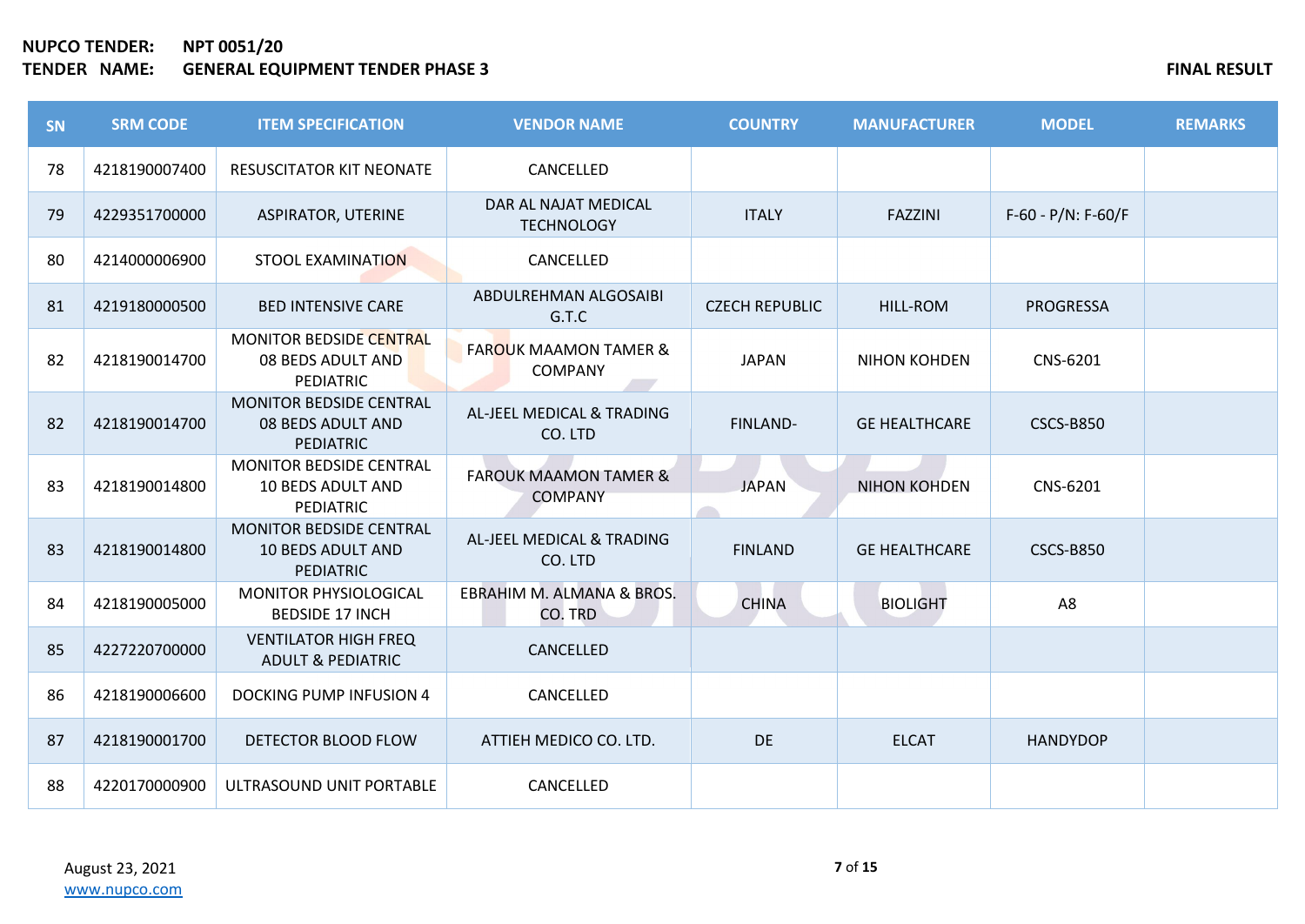| SN  | <b>SRM CODE</b> | <b>ITEM SPECIFICATION</b>                                    | <b>VENDOR NAME</b>                                 | <b>COUNTRY</b> | <b>MANUFACTURER</b> | <b>MODEL</b>                         | <b>REMARKS</b> |
|-----|-----------------|--------------------------------------------------------------|----------------------------------------------------|----------------|---------------------|--------------------------------------|----------------|
| 89  | 4220170000100   | <b>TABLE ULTRASOUND</b>                                      | AL FAISALIAH MEDICAL SYSTEMS<br>CO.                | <b>US</b>      | <b>HERITAGE</b>     | SONOBED - MULTI-<br><b>SPECIALTY</b> |                |
| 90  | 4218190003400   | <b>MARKER CARDIAC &amp; KIDNEY</b><br>P.O.C                  | CANCELLED                                          |                |                     |                                      |                |
| 91  | 4115000013100   | FREEZER 500 LITER                                            | VISION PROTECTA CO, LTD                            | <b>ITALY</b>   | <b>TEKNALAB</b>     | <b>DFP 5010 NFA</b>                  |                |
| 92  | 4115000030400   | STILL WATER AUTOMATED 10<br>$-12L$                           | NO QUOTE                                           |                |                     |                                      |                |
| 93  | 4115000000600   | <b>ANALYZER AUTOMATED</b><br><b>BLOOD CULTURE</b>            | <b>FAROUK MAAMON TAMER &amp;</b><br><b>COMPANY</b> | <b>USA</b>     | <b>BD</b>           | <b>BACTEC FX40</b>                   |                |
| 94  | 4115000016500   | <b>INCUBATOR CO2 WITH</b><br><b>CYLINDER &amp; REGULATOR</b> | CANCELLED                                          |                |                     |                                      |                |
| 95  | 4115000004000   | <b>BALANCE ANALYTICAL 350</b><br><b>GRAMS</b>                | <b>NO QUOTE</b>                                    |                |                     |                                      |                |
| 96  | 4110302200100   | <b>BOX COLD 18L</b>                                          | CANCELLED                                          |                |                     |                                      |                |
| 97  | 4111222000700   | <b>REFRIGERATOR LAB SMALL</b><br>TYPE 25CU FT                | VISION PROTECTA CO, LTD                            | <b>ITALY</b>   | <b>TEKNALAB</b>     | <b>PM 5020 NFP</b>                   |                |
| 98  | 4110302200200   | <b>BOX COLD 8L</b>                                           | CANCELLED                                          |                |                     |                                      |                |
| 99  | 4214000011200   | THERMOMETER LABORATORY<br>$-20$ TO $+15$                     | <b>NO QUOTE</b>                                    |                |                     |                                      |                |
| 100 | 4229350002700   | <b>WARMER BLOOD</b>                                          | AL KHATEEB UNITED TRADING                          | <b>AUSTRIA</b> | <b>BEIGLER</b>      | <b>BW685</b>                         |                |
| 101 | 4229510010400   | ULTRASOUND VASCULAR<br><b>DOPPLER</b>                        | CANCELLED                                          |                |                     |                                      |                |
| 102 | 4227220800600   | <b>MATTRESS AIR MED RISK</b>                                 | AL FAISALIAH MEDICAL SYSTEMS<br>CO.                | CN             | <b>NOVACARE</b>     | <b>SMARTLINE PLUS 5</b>              |                |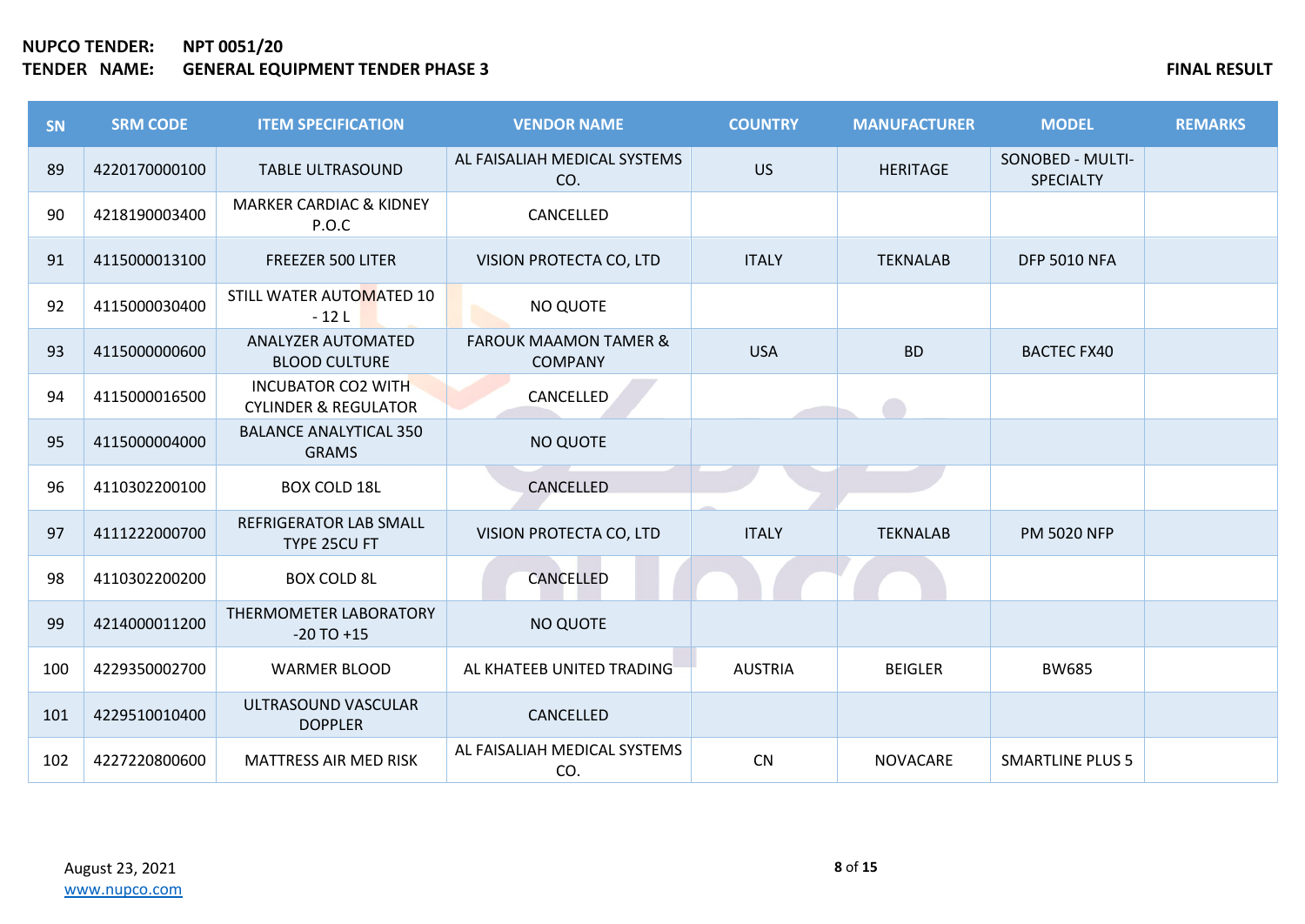| SN  | <b>SRM CODE</b> | <b>ITEM SPECIFICATION</b>                | <b>VENDOR NAME</b>                            | <b>COUNTRY</b> | <b>MANUFACTURER</b>                | <b>MODEL</b>                        | <b>REMARKS</b> |
|-----|-----------------|------------------------------------------|-----------------------------------------------|----------------|------------------------------------|-------------------------------------|----------------|
| 103 | 4219180002200   | <b>MATTRESS ANTIDECUBITUS</b>            | AL FAISALIAH MEDICAL SYSTEMS<br>CO.           | <b>CN</b>      | <b>NOVACARE</b>                    | <b>SMARTLINE PLUS 8</b>             |                |
| 104 | 4218190008000   | <b>TRANSILLUMINATOR VEIN</b><br>HANDHELD | AL FAISALIAH MEDICAL SYSTEMS<br>CO.           | CN             | <b>MEDCAPTAIN</b>                  | <b>NAVI - 60</b>                    |                |
| 105 | 4229350001100   | HYPER/HYPO THERMIA UNIT                  | CANCELLED                                     |                |                                    |                                     |                |
| 106 | 4218190000500   | BLENDER AIR & 02 LOW                     | <b>GALLOP TRADING EST.</b>                    | <b>USA</b>     | <b>PRECISION</b><br><b>MEDICAL</b> | PM5300                              |                |
| 107 | 4229350001300   | <b>INTUBATION DIFFICULT VIDEO</b>        | <b>GULF MEDICAL CO. LTD.</b>                  | DE             | <b>KARL STORZ</b>                  | C-MAC, MILLER &<br><b>MACINTOSH</b> |                |
| 108 | 4229510007300   | <b>TABLE INSTRUMENT-SMALL</b>            | AL-ASASYAH BASIC<br><b>ELECTRONICS CO. LT</b> | <b>CHINA</b>   | <b>SAIKANG</b>                     | <b>SKH006</b>                       |                |
| 109 | 4229350001800   | LARYNGOSCOPE SET<br><b>COMPLETE</b>      | EBRAHIM M. ALMANA & BROS.<br>CO. TRD          | <b>GERMANY</b> | <b>RIESTER</b>                     | <b>RI-MODUL</b>                     |                |
| 110 | 4117150000000   | DIAGNOSTIC SET HANDHELD                  | ABDULREHMAN ALGOSAIBI<br>G.T.C                | <b>USA</b>     | <b>WELCH ALLYN</b>                 | 97204                               |                |
| 111 | 4218190006400   | <b>PUMP FEEDING</b>                      | CANCELLED                                     |                |                                    |                                     |                |
| 112 | 4219241200200   | <b>CART DRESSING</b>                     | <b>CANCELLED</b>                              |                |                                    |                                     |                |
| 113 | 4218190007800   | STETHOSCOPE INFANT                       | AL-JEEL MEDICAL & TRADING<br>CO. LTD          | <b>USA</b>     | <b>MEDSOURCE</b>                   | MS-STBK                             |                |
| 114 | 4217000002200   | STETHOSCOPE CARDIOSCOPE                  | <b>NO QUOTE</b>                               |                |                                    |                                     |                |
| 115 | 4216180000100   | <b>CRRT UNIT</b>                         | MEDICAL SUPPLIES & SERVICES<br>CO. LTD        | <b>USA</b>     | <b>BBRAUN</b>                      | <b>OMNI</b>                         |                |
| 116 | 4214000003700   | <b>HUMIDIFIER</b>                        | CANCELLED                                     |                |                                    |                                     |                |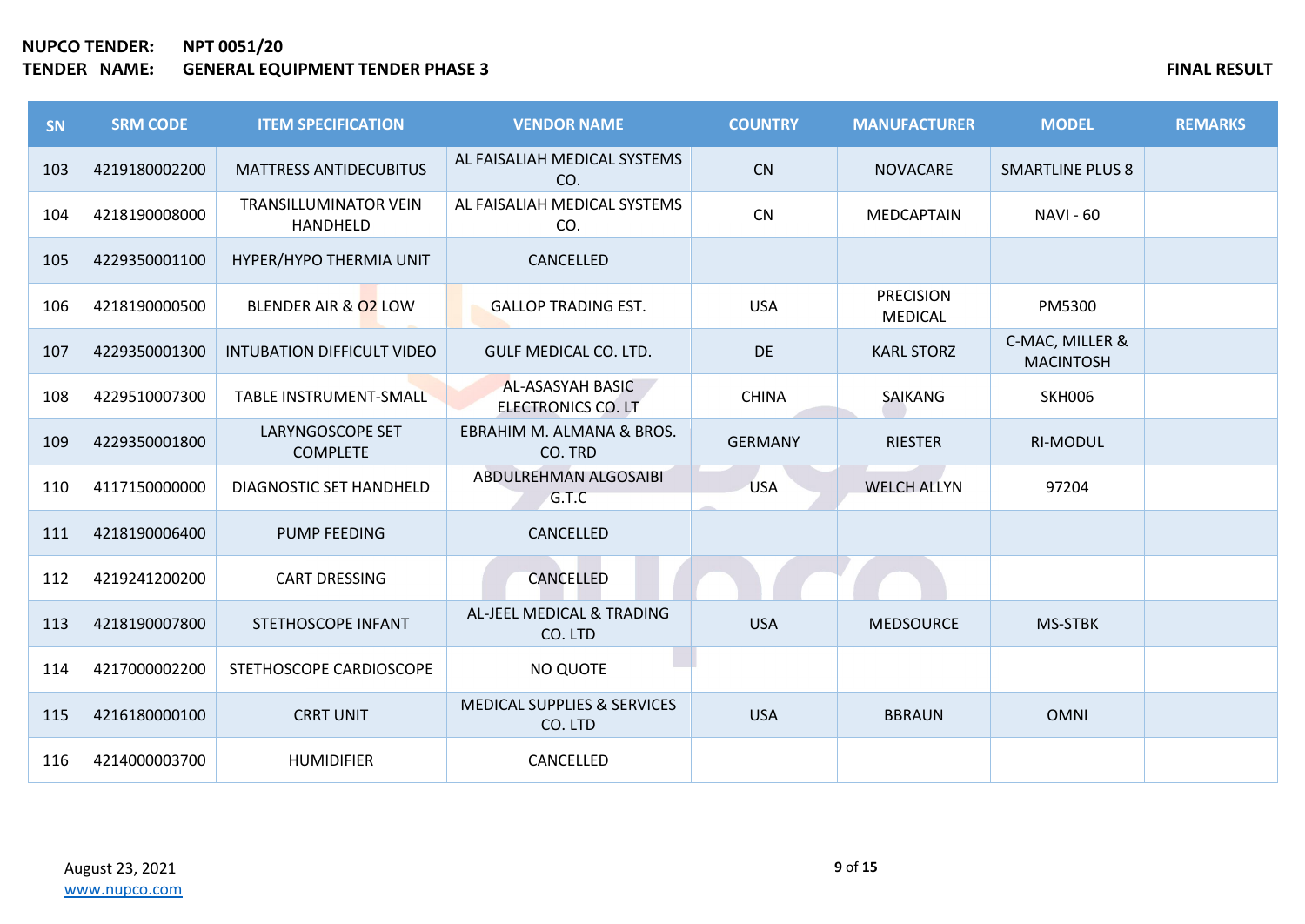| SN  | <b>SRM CODE</b> | <b>ITEM SPECIFICATION</b>                       | <b>VENDOR NAME</b>                                 | <b>COUNTRY</b>                   | <b>MANUFACTURER</b> | <b>MODEL</b>                  | <b>REMARKS</b> |
|-----|-----------------|-------------------------------------------------|----------------------------------------------------|----------------------------------|---------------------|-------------------------------|----------------|
| 117 | 4228150000200   | <b>AUTOCLAVE LABORATORY</b><br>CAPACITY 75-100L | EBRAHIM M. ALMANA & BROS.<br>CO. TRD               | <b>THE</b><br><b>NETHERLANDS</b> | <b>TUTTNAUER</b>    | 3870-EL-CPVG                  |                |
| 118 | 4229632100100   | <b>SUCTION APPARATUS</b><br><b>PORTABLE</b>     | DAR AL NAJAT MEDICAL<br><b>TECHNOLOGY</b>          | <b>ITALY</b>                     | <b>FAZZINI</b>      | $F-31 - P/N$ : $F-31.00$      |                |
| 118 | 4229632100100   | <b>SUCTION APPARATUS</b><br><b>PORTABLE</b>     | <b>MOHAMMED HAMMAD AL-</b><br>HAMMAD MEDICAL CO.   | <b>ITALY</b>                     | CA-MI               | ASKIR 36 BR<br>(RE.410200/03) |                |
| 119 | 4218190001100   | DRAINAGE UNIT CHEST                             | MOHAMMED HAMMAD AL-<br><b>HAMMAD MEDICAL CO.</b>   | <b>ITALY</b>                     | <b>REDAX SPA</b>    | 10192                         |                |
| 120 | 4214000005000   | PURIFIER AIR LARGE AREA                         | CANCELLED                                          |                                  |                     |                               |                |
| 121 | 4214000005100   | PURIFIER AIR SMALL AREA                         | CANCELLED                                          |                                  |                     |                               |                |
| 122 | 4115000015600   | ICE CUBE MAKER DISPENSER                        | <b>NO QUOTE</b>                                    |                                  |                     |                               |                |
| 123 | 4219240401200   | CART UTILITY APPROX 700 X<br>400 X 850 MM       | <b>FAROUK MAAMON TAMER &amp;</b><br><b>COMPANY</b> | <b>USA</b>                       | <b>LAKESIDE</b>     | 311                           |                |
| 124 | 4219240400900   | <b>CART SUPPLY EXCHANGE</b>                     | AL KHATEEB UNITED TRADING                          | <b>FRANCE</b>                    | <b>VILLARD</b>      | 405.88                        |                |
| 125 | 4712170204200   | <b>WASTE RECEPTACLE 100L</b>                    | AL KHATEEB UNITED TRADING                          | <b>FRANCE</b>                    | VILLARD             | 415.72                        |                |
| 126 | 4219240401700   | TROLLEY CLEANING WITH ALL<br><b>UTILITIES</b>   | <b>FAROUK MAAMON TAMER &amp;</b><br><b>COMPANY</b> | <b>USA</b>                       | <b>LAKESIDE</b>     | 53570                         |                |
| 127 | 4110351700400   | <b>CABINET SAFETY CLASS I</b>                   | CANCELLED                                          |                                  |                     |                               |                |
| 128 | 4229510701000   | SHELVING PHARMACY                               | <b>NO QUOTE</b>                                    |                                  |                     |                               |                |
| 129 | 4111150500000   | <b>BALANCE PRECISION 500</b><br><b>GRAMS</b>    | NO QUOTE                                           |                                  |                     |                               |                |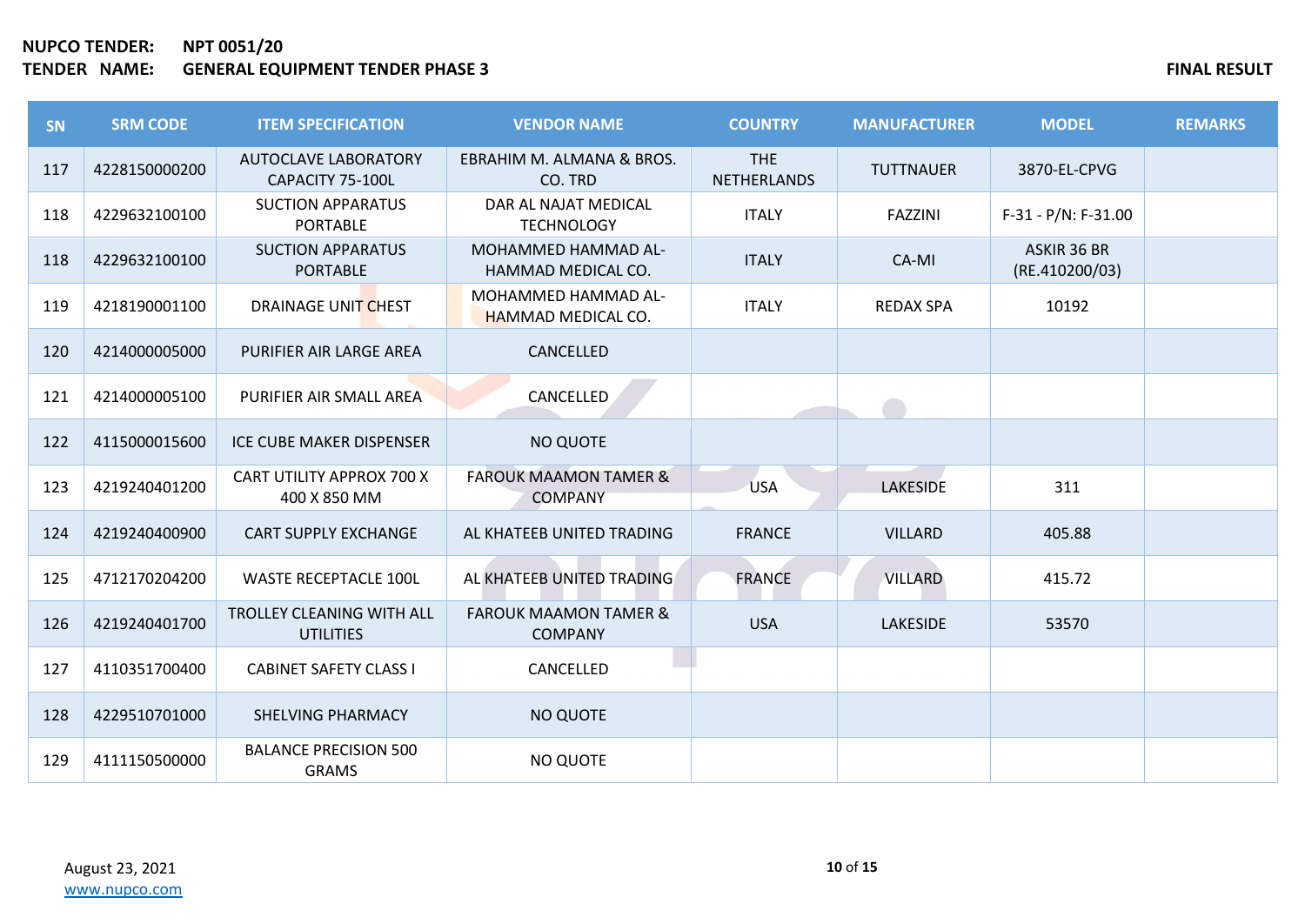| SN  | <b>SRM CODE</b> | <b>ITEM SPECIFICATION</b>                                   | <b>VENDOR NAME</b>                                    | <b>COUNTRY</b>        | <b>MANUFACTURER</b> | <b>MODEL</b>           | <b>REMARKS</b> |
|-----|-----------------|-------------------------------------------------------------|-------------------------------------------------------|-----------------------|---------------------|------------------------|----------------|
| 130 | 4110370600100   | <b>BATH WATER 3 - 5 L</b>                                   | CANCELLED                                             |                       |                     |                        |                |
| 131 | 4220170001800   | CARDIAC ULTRASOUND-MID                                      | ASCEND ADVANCED<br><b>HEALTHCARE SOLUTIONS</b>        | <b>NORWAY</b>         | <b>GE</b>           | VIVID S70              |                |
| 132 | 4219221001500   | <b>CHAIR OPERATOR</b><br><b>ULTRASOUND</b>                  | AL FAISALIAH MEDICAL SYSTEMS<br>CO.                   | <b>US</b>             | <b>HERITAGE</b>     | <b>CAPISCO</b>         |                |
| 133 | 4229370100200   | CRUSHER PILL AUTOMATIC                                      | NO QUOTE                                              |                       |                     |                        |                |
| 134 | 4220170000800   | ULTRASOUND CARDIAC<br><b>PORTABLE</b>                       | <b>ASCEND ADVANCED</b><br><b>HEALTHCARE SOLUTIONS</b> | <b>CHINA</b>          | <b>GE</b>           | <b>VIVID IQ</b>        |                |
| 135 | 4218190008800   | <b>VENTILATOR ICU ADULT AND</b><br><b>PEDIATRIC</b>         | CANCELLED                                             |                       |                     |                        |                |
| 136 | 4220180054200   | DIGITAL DUAL DETECTOR X-<br><b>RAY UNIT MID</b>             | CANCELLED                                             |                       |                     |                        |                |
| 137 | 4220180001300   | X-RAY DIGITAL MOBILE                                        | CANCELLED                                             |                       |                     |                        |                |
| 138 | 4219200100100   | TABLES, EXAMINATION,<br><b>TREATMENT</b>                    | CANCELLED                                             |                       |                     |                        |                |
| 139 | 4618181001100   | STRETCHER EMERGENCY                                         | <b>FAROUK MAAMON TAMER &amp;</b><br><b>COMPANY</b>    | <b>CZECH REPUBLIC</b> | <b>LINET</b>        | SPRINT 100             |                |
| 140 | 4410230000200   | PACKAGING SYSTEM UNIT<br><b>DOSE</b>                        | CANCELLED                                             |                       |                     |                        |                |
| 141 | 4217000002900   | <b>VENTILATOR TRANSPORT</b><br><b>ADULT &amp; PEDIATRIC</b> | CANCELLED                                             |                       |                     |                        |                |
| 142 | 4115000013400   | FREEZER ULTRA LOW TEMP -<br>20 TO -86C                      | AL-ASASYAH BASIC<br>ELECTRONICS CO. LT                | <b>JAPAN</b>          | PHCBI               | MDF-U54V               |                |
| 142 | 4115000013400   | FREEZER ULTRA LOW TEMP -<br>20 TO -86C                      | SALEHIYA TRADING CO.                                  | SG                    | <b>ESCO</b>         | <b>UUS-597B-3-5DSS</b> |                |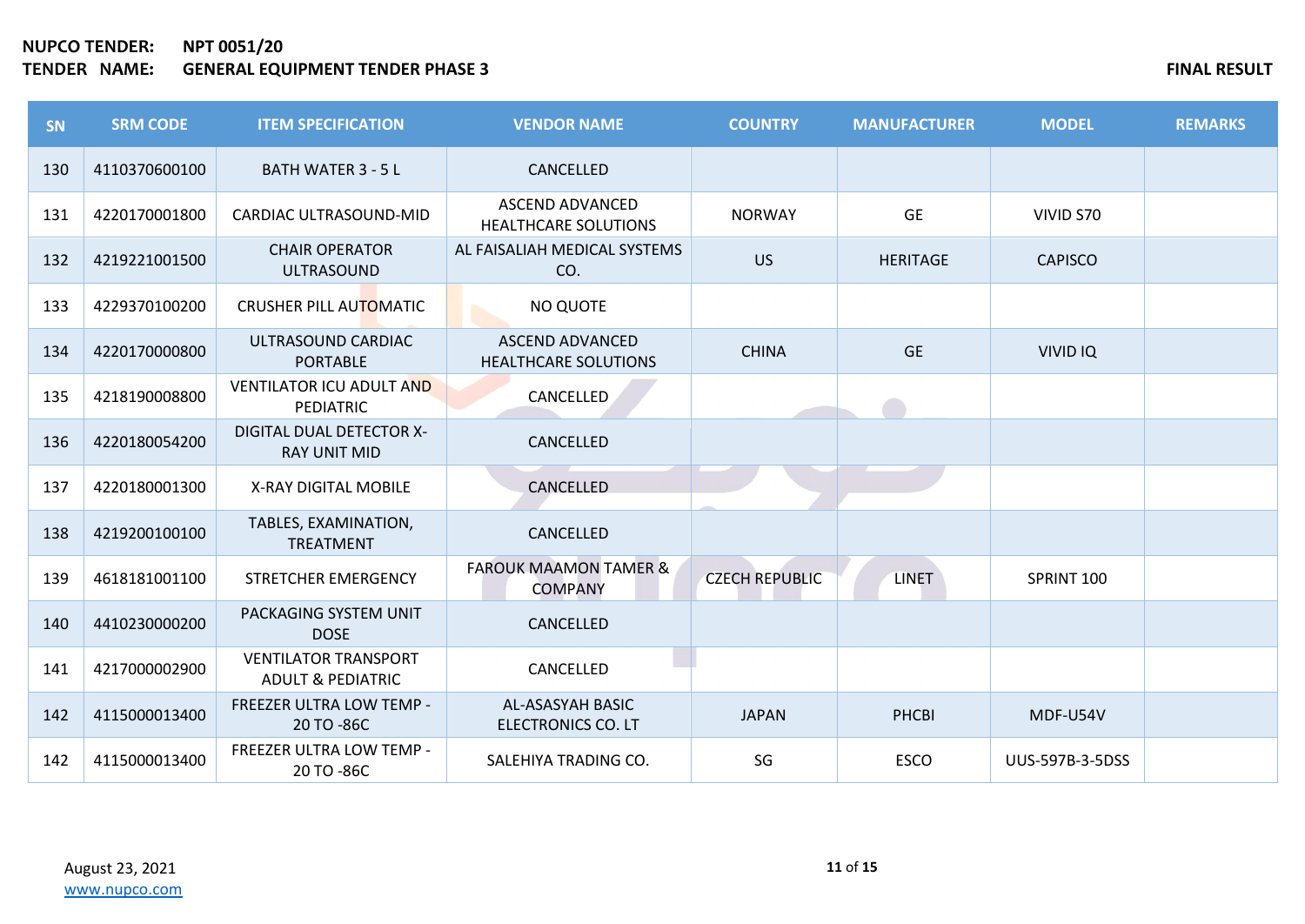| <b>SN</b> | <b>SRM CODE</b> | <b>ITEM SPECIFICATION</b>                        | <b>VENDOR NAME</b>                        | <b>COUNTRY</b> | <b>MANUFACTURER</b>  | <b>MODEL</b>       | <b>REMARKS</b> |
|-----------|-----------------|--------------------------------------------------|-------------------------------------------|----------------|----------------------|--------------------|----------------|
| 142       | 4115000013400   | FREEZER ULTRA LOW TEMP -<br>20 TO -86C           | ATTIEH MEDICO CO. LTD.                    | <b>ES</b>      | <b>AZBIL TELSTAR</b> | <b>BOREAS U570</b> |                |
| 143       | 4115000010100   | <b>COUNTER BLOOD CELL 32</b><br>PARAMETERS       | ARABIAN MEDICAL AND<br>PHARMACEUTICAL CO. | <b>JAPAN</b>   | SYSMEX               | XN-550             |                |
| 144       | 4218190007000   | <b>PUMP SYRINGE</b>                              | CANCELLED                                 |                |                      |                    |                |
| 145       | 4219190400100   | <b>CABINET AUTOMATED</b><br><b>NARCOTIC</b>      | CANCELLED                                 |                |                      |                    |                |
| 146       | 4218190006500   | <b>PUMP INFUSION</b>                             | CANCELLED                                 |                |                      |                    |                |
| 147       | 4220170002200   | ULTRASOUND ADVANCE<br><b>PORTABLE</b>            | <b>CANCELLED</b>                          |                |                      |                    |                |
| 148       | 4218190011900   | <b>DEFIBRILLATOR UNIT</b>                        | AL-JEEL MEDICAL & TRADING<br>CO. LTD      | <b>USA</b>     | PHYSIO CONTROL       | LP20E              |                |
| 149       | 4217000001500   | <b>MONITOR TRANSPORT</b>                         | EBRAHIM M. ALMANA & BROS.<br>CO. TRD      | <b>CHINA</b>   | <b>BIOLIGHT</b>      | <b>S12</b>         |                |
| 150       | 4214000006500   | SPHYGMOMANOMETER<br><b>ELECTRONIC VITAL SIGN</b> | EBRAHIM M. ALMANA & BROS.<br>CO. TRD      | <b>CHINA</b>   | <b>BIOLIGHT</b>      | V <sub>9</sub>     |                |
| 151       | 4218190000900   | <b>CART CRASH</b>                                | MOHAMMED HAMMAD AL-<br>HAMMAD MEDICAL CO. | <b>ITALY</b>   | <b>FRANCEHOPITAL</b> | PL40C5-S0677       |                |
| 152       | 4218190001800   | ECG 12 LEAD WITH CART                            | CANCELLED                                 |                |                      |                    |                |
| 153       | 4219240400200   | <b>CART MEDICATION</b>                           | VISION PROTECTA CO, LTD                   | <b>ITALY</b>   | <b>CFS</b>           | <b>ZEPHIRO</b>     |                |
| 153       | 4219240400200   | <b>CART MEDICATION</b>                           | AL KHATEEB UNITED TRADING                 | <b>FRANCE</b>  | <b>VILLARD</b>       | 1006.11T05         |                |
| 154       | 4214000056300   | <b>COUNTER TABLET</b>                            | CANCELLED                                 |                |                      |                    |                |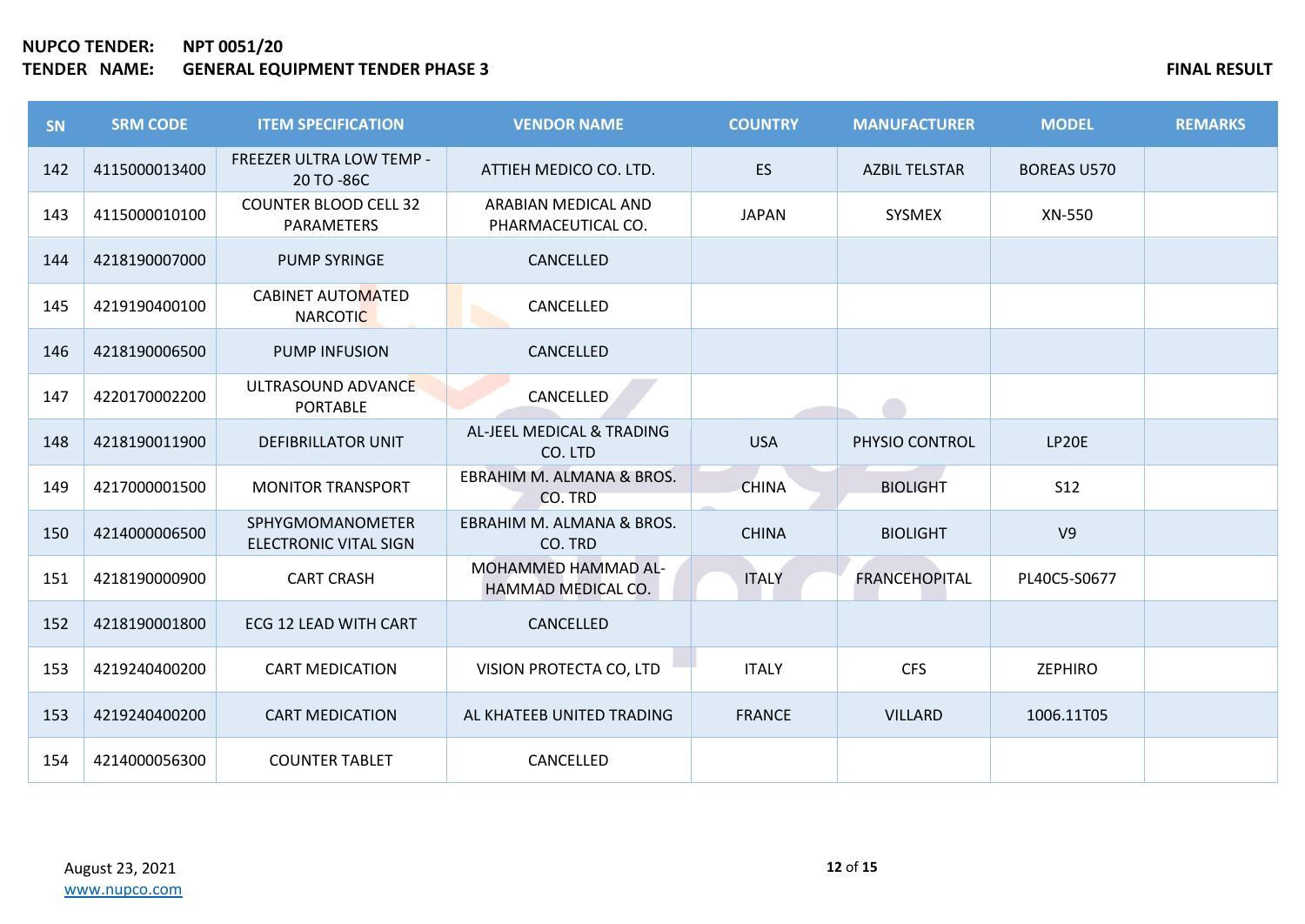| SN  | <b>SRM CODE</b> | <b>ITEM SPECIFICATION</b>                          | <b>VENDOR NAME</b>                               | <b>COUNTRY</b>        | <b>MANUFACTURER</b>                | <b>MODEL</b>                 | <b>REMARKS</b> |
|-----|-----------------|----------------------------------------------------|--------------------------------------------------|-----------------------|------------------------------------|------------------------------|----------------|
| 155 | 4214000004200   | LIGHT EXAM MOBILE                                  | AL FAISALIAH MEDICAL SYSTEMS<br>CO.              | CN                    | <b>MINDRAY</b>                     | <b>HYLED 200 MOBILE</b>      |                |
| 155 | 4214000004200   | LIGHT EXAM MOBILE                                  | ATTIEH MEDICO CO. LTD.                           | IT                    | <b>PROGETTI</b>                    | PG EYES 300M                 |                |
| 156 | 4214000004300   | LIGHT EXAM WALL MOUNTED                            | CANCELLED                                        |                       |                                    |                              |                |
| 157 | 4219240400100   | CART DISPENSING                                    | ATTIEH MEDICO CO. LTD.                           | <b>US</b>             | <b>CAPSA</b><br>HEALTHCARE         | <b>AVALO</b>                 |                |
| 158 | 4214000005600   | <b>REGULATOR-SUCTION HIGH</b><br><b>WALL MOUNT</b> | ABDULREHMAN ALGOSAIBI<br>G.T.C                   | <b>USA</b>            | OHIO MEDICAL LLC                   | <b>VR-CICV-BML</b>           |                |
| 159 | 4219210100200   | <b>CHAIR BLOOD DRAWING</b>                         | <b>MOHAMMED HAMMAD AL-</b><br>HAMMAD MEDICAL CO. | <b>CHINA</b>          | <b>SAIKANG</b>                     | <b>SKE090</b>                |                |
| 160 | 4214000057500   | <b>TABLE PLASTER EXTENSION</b>                     | CANCELLED                                        |                       |                                    |                              |                |
| 161 | 4218190007300   | <b>RESUSCITATOR KIT ADULT</b><br>AND PEDIATRIC     | AL KHATEEB UNITED TRADING                        | <b>GERMANY</b>        | <b>WEINMANN</b>                    | WM9095 RESCUE<br><b>PACK</b> |                |
| 162 | 4214000004400   | NEBULIZER ULTRASONIC                               | AL KHATEEB UNITED TRADING                        | <b>GERMANY</b>        | <b>HIRTZ</b>                       | HICO-<br>ULTRASONAT810       |                |
| 163 | 4115000007200   | <b>CENTRIFUGE 24 TUBES TABLE</b><br><b>TOP</b>     | <b>CANCELLED</b>                                 |                       |                                    |                              |                |
| 164 | 4214000013400   | MICROSCOPE BINOCULAR                               | VISION PROTECTA CO, LTD                          | <b>HOLAND</b>         | <b>EUROMEX</b>                     | <b>BS.1152.PLI</b>           |                |
| 165 | 4229510000900   | CAST CUTTER WITH VACUUM                            | AL KHATEEB UNITED TRADING                        | <b>UNITED KINGDOM</b> | <b>DESOUTTER</b><br><b>MEDICAL</b> | CC5A                         |                |
| 166 | 4217000002500   | <b>THERMOMETER DIGITAL</b><br><b>HANDHELD</b>      | ABDULREHMAN ALGOSAIBI<br>G.T.C                   | USA / MEXICO          | <b>WELCH ALLYN</b>                 | 01692-400                    |                |
| 167 | 4214000001000   | <b>CART PLASTER</b>                                | AL KHATEEB UNITED TRADING                        | <b>FRANCE</b>         | <b>VILLARD</b>                     | 1006.01                      |                |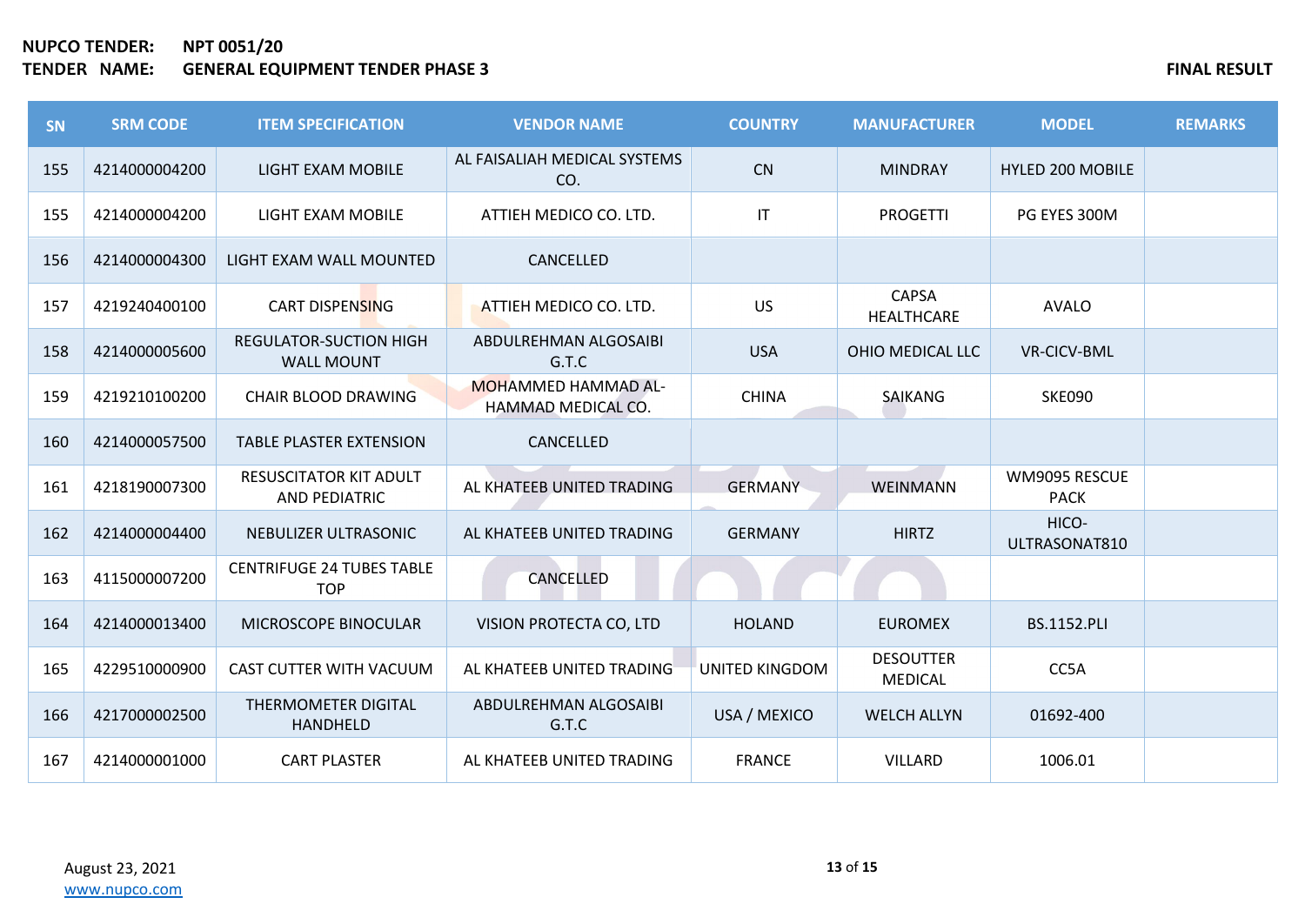| <b>SN</b> | <b>SRM CODE</b> | <b>ITEM SPECIFICATION</b>                       | <b>VENDOR NAME</b>                                    | <b>COUNTRY</b> | <b>MANUFACTURER</b>                | <b>MODEL</b>                                        | <b>REMARKS</b> |
|-----------|-----------------|-------------------------------------------------|-------------------------------------------------------|----------------|------------------------------------|-----------------------------------------------------|----------------|
| 168       | 4115000007100   | <b>CENTRIFUGE 12 TUBES TABLE</b><br><b>TOP</b>  | AL-JEEL MEDICAL & TRADING<br>CO. LTD                  | <b>CHINA</b>   | <b>THERMO</b><br><b>SCIENTIFIC</b> | <b>MEGAFUGE 8</b>                                   |                |
| 169       | 4214000006600   | <b>STAND IV</b>                                 | AL FAISALIAH MEDICAL SYSTEMS<br>CO.                   | <b>DE</b>      | <b>PROVITA</b>                     | $I-I12224$                                          |                |
| 170       | 4219190400000   | <b>CABINET NARCOTIC</b>                         | CANCELLED                                             |                |                                    |                                                     |                |
| 171       | 4214000003600   | LINEN HAMPER-SINGLE                             | <b>MENA SAUDI MEDICAL CO.LTD</b>                      | <b>ITALY</b>   | <b>FAZZINI</b>                     | 02.842.00                                           |                |
| 172       | 4214000003500   | LINEN HAMPER-DOUBLE                             | CANCELLED                                             |                |                                    |                                                     |                |
| 173       | 4214000002800   | FLOW METER O2 W/<br>HUMIDIFIER WALL MOUNTED     | <b>MENA SAUDI MEDICAL CO.LTD</b>                      | <b>ITALY</b>   | <b>FLOWMETER</b>                   | RS (1-15 LPM) +<br>PROBE AS PER SITE<br>$+$ CH/200. |                |
| 174       | 4217000001100   | <b>FLOWMETER OXYGEN</b>                         | CANCELLED                                             |                |                                    |                                                     |                |
| 175       | 4618181000200   | <b>STATION EYEWASH</b>                          | <b>SCIENTIFIC &amp; MEDICAL</b><br><b>EQUIP.HOUSE</b> | <b>ITALY</b>   | <b>STEELCO</b>                     | 99912316                                            |                |
| 176       | 4224151700000   | SPREADER CAST LARGE                             | <b>GULF MEDICAL CO. LTD.</b>                          | <b>EU</b>      | <b>B. BRAUN</b><br><b>AESCULAP</b> | <b>LX610R</b>                                       |                |
| 177       | 4214000006700   | STETHOSCOPE ADULT                               | AL-JEEL MEDICAL & TRADING<br>CO. LTD                  | <b>USA</b>     | <b>MEDSOURCE</b>                   | <b>MS-STBK</b>                                      |                |
| 178       | 4224151700100   | SPREADER CAST SMALL                             | GULF MEDICAL CO. LTD.                                 | EU             | <b>B. BRAUN</b><br><b>AESCULAP</b> | <b>LX605R</b>                                       |                |
| 179       | 4115000022000   | <b>MIXER VORTEX</b>                             | AL-JEEL MEDICAL & TRADING<br>CO. LTD                  | <b>CHINA</b>   | <b>THERMO</b><br><b>SCIENTIFIC</b> | 88882010                                            |                |
| 180       | 4112280401000   | RACK TEST TUBE 20 MM<br><b>DIAMETER 24 HOLE</b> | <b>NO QUOTE</b>                                       |                |                                    |                                                     |                |
| 181       | 4112280400500   | RACK TEST TUBE 12 MM<br><b>DIAMETER 24 HOLE</b> | NO QUOTE                                              |                |                                    |                                                     |                |